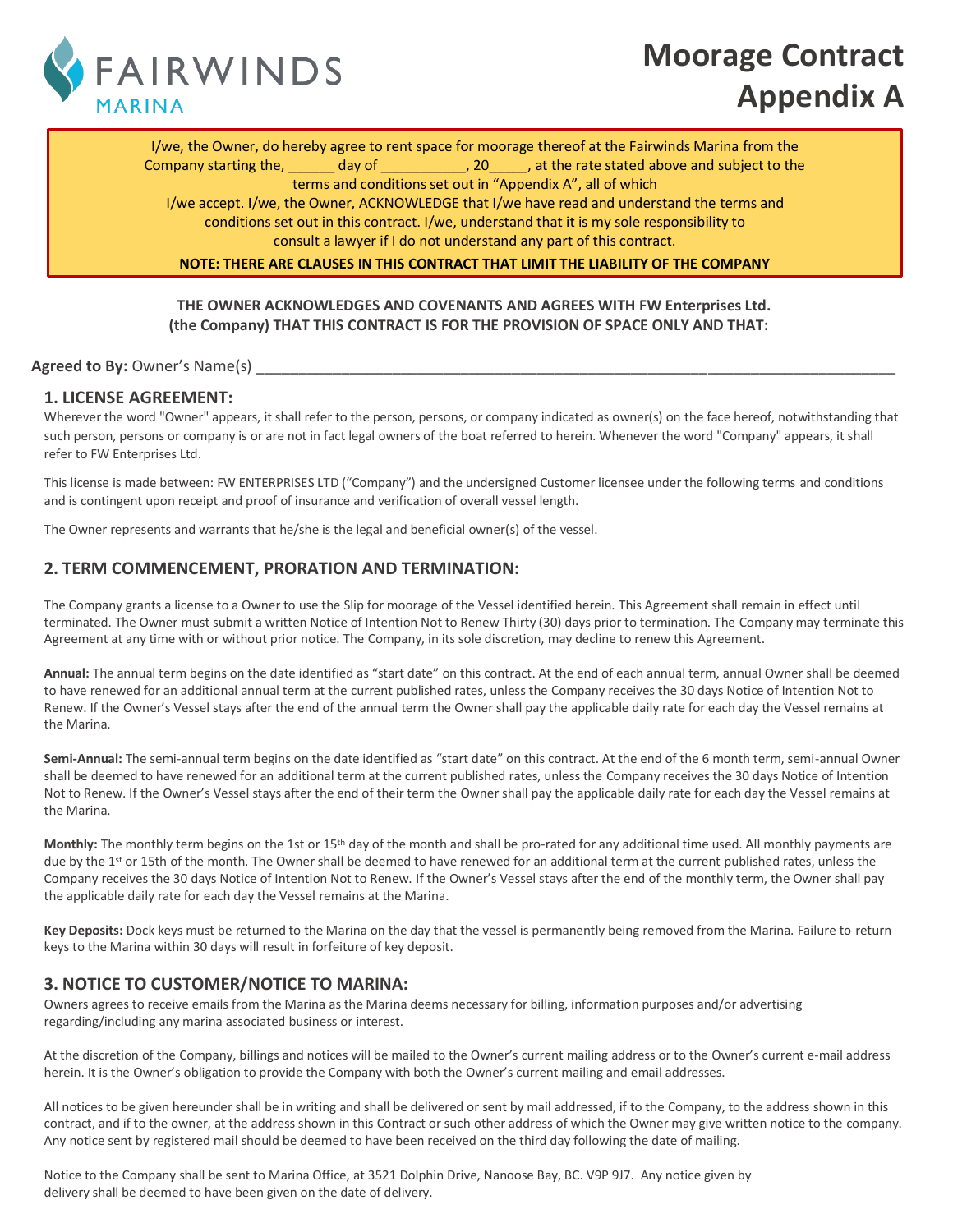# **4. SUBLEASING:**

The Owner may not assign this contract nor assign or sublet the moorage space allocated to the Owner, without the prior written consent of the Company. Any assignment or subletting, even with the Company's consent, will not be effective to release the original Owner (the assignor or sublessor) from his obligations under the contract. Where the Owner is a Company, a change in voting control of the Company will, for the purpose of this paragraph constitutes on assignment of this contract.

All Vessels occupying a subleased Slip without prior written approval of the Marina are subject to removal by the Marina and must pay the daily guest rate until the Vessel permanently leaves the Marina.

# **5. UTILITIES, FEES:**

The Company shall make available to the Owner at the Slip electrical power, water, and such other utility services then available to Owner's. The Company does not warrant the availability of utility services and is not responsible for any damage or injury due to the interruption or unavailability of utility services. Without limiting the foregoing, Owner acknowledges that water service may be discontinued during inclement weather. In addition, the Company does not warrant that the utility services will be compatible with the utility service requirements of the Vessel (including electrical interconnection requirements or the effect of electrolytic action).

# **6. SLIP USE.**

The Owner shall advise the Company's marina manager, supervisor, (or delegate) whenever the Owner's boat will be away from its moorage for any extended length of time and the expected date of its return. The Owner expressly agrees and acknowledges that the Company reserves the right to use moorage space to accommodate visiting boats while the Owner is not using the moorage space referred to in this agreement.

The Owner shall pay to the Company, in advance, for the boat moorage space allocated by the Company at the rates stated hereon. The Owner shall moor his boat in the allocated space only and not elsewhere on the Company's property. If the Owner's boat is moored on the Company's property, other than in the space allocated, the Company may move it at the sole risk and expense of the Owner.

The Company reserves the right to temporarily assign or permanently reassign Owner's boat to another berth as necessary for the efficient and harmonious operation of the marina or to accommodate repairs, improvements, maintenance, construction or emergencies.

#### **7. REMOVAL OF VESSEL IN EMERGENCY:**

The Company, without having or assuming any obligation to do so, may at any time, without notice to and at the sole expense and responsibility of the Owner and without incurring any liability for so doing, render emergency services to and move the Owner's boat in such a manner and to such extent as it or its marina manager shall consider necessary for the purposes of safety and may charge the owner for any emergency services so rendered.

#### **8. INSURANCE:**

# **A. INSURANCE REQUIREMENTS AND AMOUNT OF COVERAGE:**

Liability insurance is mandatory for all boat owners in the Marina. The Owner is required to provide the Company with proof of insurance by means of a "Certificate of Insurance". The certificate of insurance must carry a minimum coverage of \$2,000,000.00 liability and include a 30 day notice of cancellation.

Each liability policy shall be primary and without right of contribution from any other available insurance, including any insurance carried by the Company, and shall expressly provide that all of the provisions thereof, except the limits of liability, shall operate in the same manner as if there were a separate policy covering each insured.

# **B. ADDITIONAL TERMS AND CONDITIONS OF INSURANCE:**

When the insurer's terms and conditions allow, each policy obtained by Owner under this Agreement shall: name the Company as an additional insured with a full waiver of rights of subrogation assertible against the Company; insure the interest of the Company regardless of any breach or violation by Owners of any warranties, recommendations, requirements, declarations, geographic limits or other conditions contained in such policies; contain an agreement by the insurer entitling the Company to at least 30 days prior written notice of any lapse, reduction in coverage, or cancellation of the insurance coverage by the insurer or the Customer, for any reason, regardless of whether the policy lapse was voluntary or involuntary. It is further agreed that no alteration whatsoever in any such policy, which would have the effect of reducing the coverage required pursuant to this Agreement, shall be made except after such written notice is provided to the Company.

# **C. EVIDENCE AND CONTINUATION OF INSURANCE:**

At the inception of this Agreement, the Owner shall furnish to Company evidence of insurance in endorsement form. Evidence of renewal of each policy shall thereafter be furnished to Marina in endorsement form within 10 days prior to insurance policy renewal. The Owner covenants that the Owner will not do any act or voluntarily suffer or permit any act to be done whereby any insurance required here under shall or may be suspended, impaired or defeated.

# **9. INDEMNIFICATION, DEFENSE AND EXCULPATORY CLAUSE:**

# **A. INDEMNIFICATION AND DEFENSE:**

It is specifically the intent of the parties to this Agreement that Owner shall indemnify, defend and hold the Company harmless for the Company's liability for any damage to Owner's property, or personal injury suffered by Owner, his family members, visitors, guests, invitees, Owners or service providers regardless of responsibility for negligence, for any event causing injury arising out of the use of the Company premises, facilities, or services and from any and all claims for damages to any person or property by reason of Owner's use of the Marina.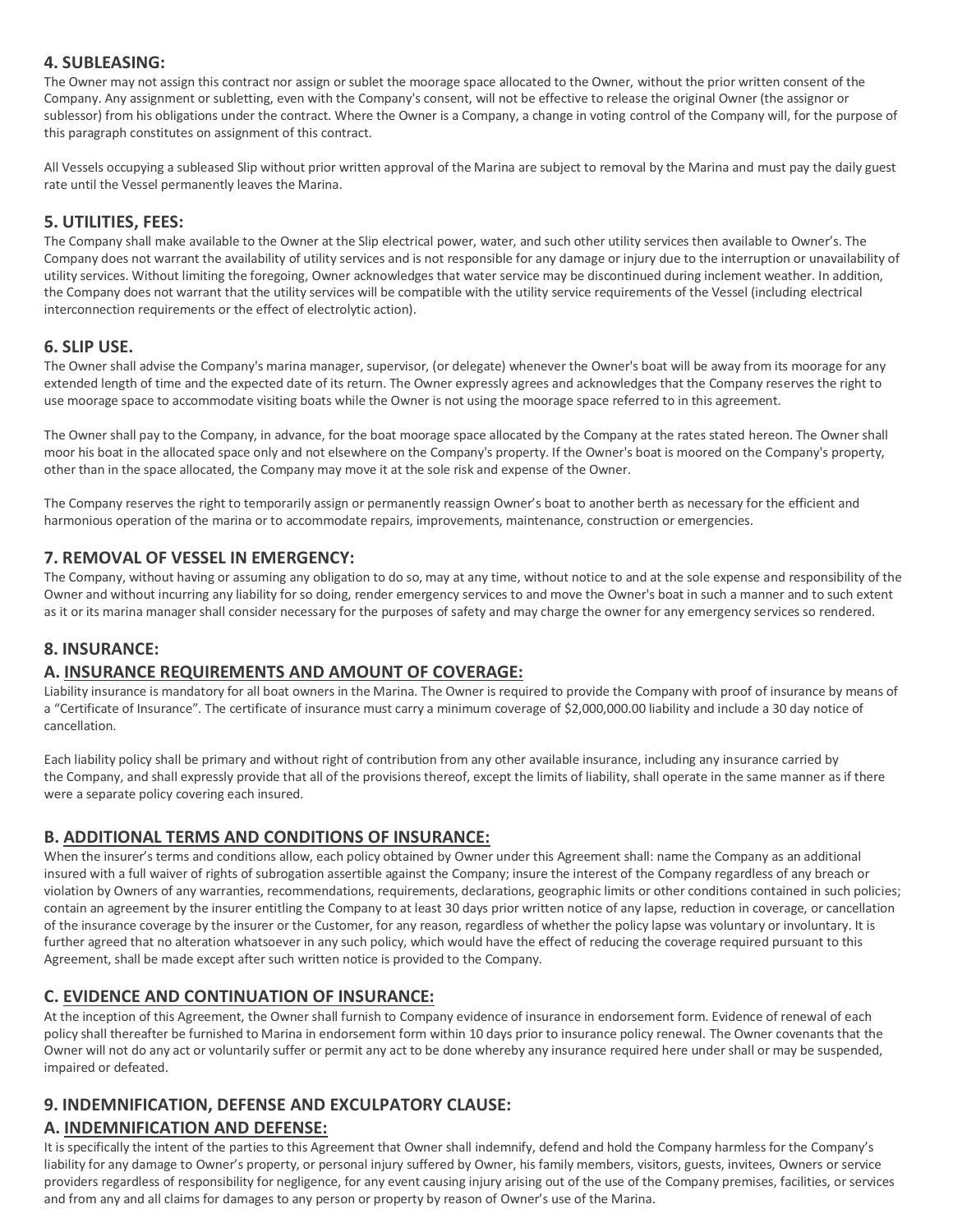It is the intent of the parties that the Company shall be indemnified by Owner for damage to property owned by Owner or personal injury suffered by Owner, his family members, guests, invitees, licensees, or service providers resulting from acts of passive negligence that solely or contributorily bring about liability. It is not the intent of the parties that Company will be indemnified by Owner for liabilities caused by Company's acts of active negligence that solely or contributorily cause liability.

#### **B. EXCULPATORY AGREEMENT:**

It is intent of the Company and Owner that Owner releases the Company from any and all liability for loss, injury, or damage to any person or property arising out of or caused by or incidental to the use of the premises owned by the Company by the owner, his family members, guests, invitees, licensees, or service providers occurring at any time on the premises of the Company. This release and discharge of Company by Owner includes any and all liability for loss, injury (including death), or damages to person or property while in or on the facilities or property owned by the Company, no matter where or when discovered. It is specifically understood between the parties to this agreement that the Company shall not be held responsible by Owner for any damage to its Vessel or other property, or for any injury to persons which could in any way be deemed to have been caused by or incurred while upon the premises of Company, or resulting from the operation of the Company.

This exculpatory clause is acknowledged by Owners to be fair and fairly negotiated considering that Owner has agreed to insure his own property against property loss, pollution, sinking, or liability to third parties. Moreover, Owner has agreed to obtain whatever insurance is necessary to cover Owner's liabilities in the event that Owner is obligated to indemnify, defend and hold the Company harmless for any and all claims of Owner, Owner's family members, guests, invitees, licensees, or service providers while transiting or using the Company property for access to Owner's vessel.

The Owner shall be liable for any loss of or damage to the Company's property caused by the Owner's boat, whether under the operation or care of the Owner or any other person. All amounts which, pursuant to these terms and conditions, may be claimed by the Company from the Owner, shall be paid by the Owner within 30 days after the Company has given notice to the Owner of the amount claimed. Any amounts not paid to the Owner within such 30-day period, shall bear interest from the date of the notice at the rate of 2 per cent per month.

# **10. PROTECTION OF THE ENVIRONMENT:**

The Owner agrees to comply with all applicable federal, provincial, and local laws and Marina Rules, Regulations, and Environmental Policies now or hereafter in effect concerning the protection of the environment in and around the Company. Owners shall pay the Company for any damage, expense or liability incurred by the Company due to Owner's failure to comply with such laws and regulations or due to any pollution created by, caused by, or contributed to by the Owner.

#### **11. RULES & REGULATIONS:**

In using the Slip space, the Owner agrees to and shall comply with all present and future applicable ordinances, resolutions, rules and regulations, health, safety, environmental, and sanitary regulations of all applicable regulatory bodies, those established by any federal, provincial or local government agency, including the Marina Rules and Regulations which the Owner acknowledges have been read. The Marina Rules and Regulations are attached here and are incorporated herein.

#### **12. LIVE-ABOARDS**

While the Owner's boat is in Fairwinds Marina or moored at the Company's floats, it shall not be used as permanent living quarters at any time or for charter or other commercial purposes without the written consent of the company. No toilets, sinks, bilges or petroleum products shall be pumped overboard; no reflective-type electric heater, flame-type or oil burner shall be operated aboard unless the Owner or someone designated by him is in attendance; and the Owner shall not carry on or permit to be carried on any activity that, in the opinion of the Company or its marina manager, supervisor, (or delegate) may be detrimental to the safety or enjoyment of others using Fairwinds Marina or the property of the Company.

# **13. VESSEL MAINTENANCE & REPAIRS**

The Owner shall be responsible at all times for the safe mooring of his boat and shall furnish and maintain adequate lines and chafing gear. The Company, without having or assuming any obligation to inspect or to do so, may, without notice to and at the sole expense and responsibility of the Owner, replace any lines or chafing gear its marina manager, supervisor, (or delegate) may consider inadequate or unsafe. Chafing gear shall be attached only to the boat and not to the Company's floats. The Owner's boat shall not be moored in any manner that shall interfere with the mooring of or access to any other boat and the Company, without having or assuming any obligation to do so, may at any time, without notice to the Owner and without incurring any liability for so doing, move or rearrange the position of the Owner's boat accordingly.

The Owner may carry out minor repairs at the Company's floats, but no garbage or other litter shall be thrown overboard or left on the Company's property, except in the receptacles provided for such purpose. No gasoline or other flammable liquids, oily rags, or other combustible material shall be stored or left on the Company's floats and no gasoline or other flammable liquids shall be mixed or transferred except at the Company's main fuel float. Any spillage or environmentally hazardous substances shall be cleaned up immediately by and at the expense of the Owner.

The Owner is advised to check his/her vessel regularly, especially after heavy winds, rain, or snowfall. The canvas covering and pumping out of the vessel is solely the responsibility of the Owner.

#### **14. ACCESS TO VESSELS:**

The Company reserves the right to inspect any boat should something unusual be noticed, or to ensure compliance with the terms of this Agreement and the Rules and Regulations of the Marina.